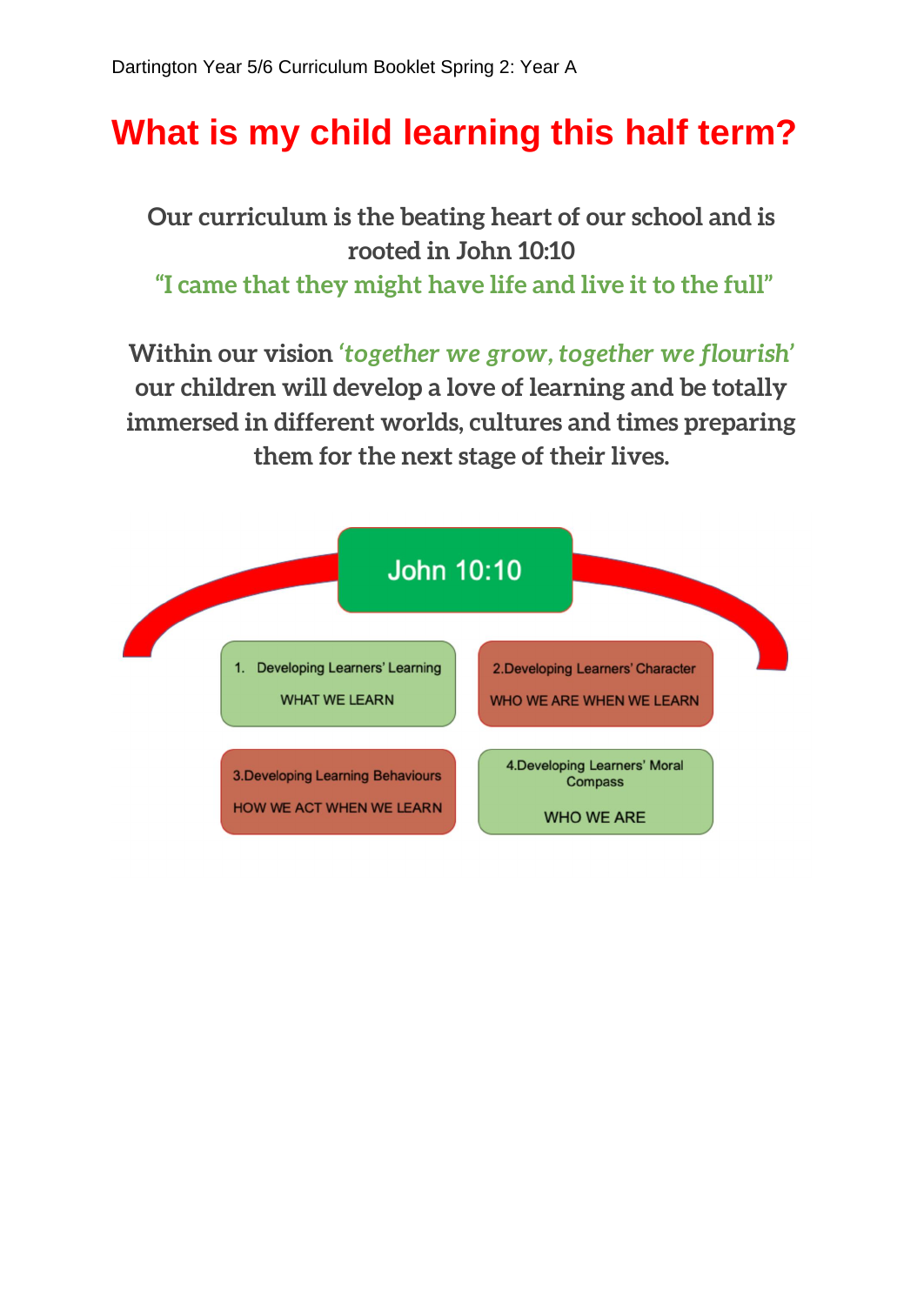

| <b>Spring 2</b>    | <b>Swifts and Red Kites</b>                                                                                                                                                                                                                                                                                                                                                                                                                                                                                                                                                                                              |
|--------------------|--------------------------------------------------------------------------------------------------------------------------------------------------------------------------------------------------------------------------------------------------------------------------------------------------------------------------------------------------------------------------------------------------------------------------------------------------------------------------------------------------------------------------------------------------------------------------------------------------------------------------|
| <b>Class Novel</b> | This half term, both classes will be focusing on narratives, linked to age appropriate texts. Red<br>Kites will be reading "The Firework-maker's daughter" by Phillip Pullman, and Swifts will be<br>reading "I believe in Unicorns" by Micheal Morpurgo as part of our DERIC sessions. Alongside<br>this, we voted last half term for our own class novels to read. Red Kites will be continuing to<br>read "The Lion above the door" by Onjali Q. Raúf and Swifts will be continuing to read "The<br>Lost Garden of Secrets" by A.M. Howell.                                                                           |
| <b>Writing</b>     | Within our English this half term, we will be focusing on writing to entertain. This ties in with our<br>focus texts in reading, so this will look slightly different for both Swifts and Red Kites. This half<br>term. Red Kites will be using the Firework-Maker's daughter to inspire a narrative linked to the<br>story, creating high quality descriptive sentences and up levelling vocabulary along the way!<br>Swifts will be using I believe in Unicorns to inspire a narrative linking to the story. This will<br>include using similes and up levelled vocabulary to write a range of descriptive sentences.  |
| <b>Maths</b>       | This half term, maths is slightly different for both classes. In Swifts, the children will be focusing<br>on multiplication and division, exploring factors and multiples as well as revising written<br>methods to solve multiplication and division calculations.<br>In Red Kites, we will be beginning with a sequence on decimals, recapping place value<br>knowledge of moving between tenths, hundredths and thousandths, converting between<br>fractions and decimals, as well as using the four operations with decimals. We will then move<br>onto percentages with a larger focus on percentages of an amount. |
| <b>Science</b>     | In Science, we are learning about forces. We will be exploring forces including gravity, air-<br>resistance and water resistance. We will also examine the difference between weight and<br>mass and will consider how to use a pulley system to help move objects.                                                                                                                                                                                                                                                                                                                                                      |
| <b>RE</b>          | This half term, our focus question is "Why is the Torah so important to Jewish people?"<br>We will begin our focus with identifying the beliefs which Jewish people have about God,<br>alongside how they use the Torah, how they treat it and how Jewish commandments translate<br>into their everyday life. We will also explore the differences between Orthodox and Progressive<br>Jewish practice, using scripture and sources to help us build a deeper understanding.                                                                                                                                             |
| <b>History</b>     | Within our history sessions this half term, we are focusing on WW2 and the Blitz and will link<br>this to our locality within Totnes and Plymouth. We will begin by building a background of what<br>we understand about the events within WW2, and how the Blitz impacted the UK, alongside<br>our local area. From this, we will branch off and focus on evacuee experiences and then use<br>this information to think about how significant the impact of World War II was on how we think<br>today.                                                                                                                  |
| <b>PE</b>          | This half term, our indoor focus within PE is dance and our outdoor focus is cricket. We will<br>build on our skills from Autumn 2 in Dance, and the children will have the opportunity to work<br>closely on skills required within group work; e.g. canon, unison and mirroring alongside the 5<br>key dance skills. Within cricket, we will be beginning with a focus on bowling and batting skills,<br>and then we will be applying this in a games context.                                                                                                                                                         |
| <b>RHE</b>         | In RHE this term, we will be focusing on the theme of "Healthy Me", where we will explore how<br>we look after ourselves, both physically and mentally, and how we might already make some<br>healthy choices and what others we could do to benefit us long term.                                                                                                                                                                                                                                                                                                                                                       |